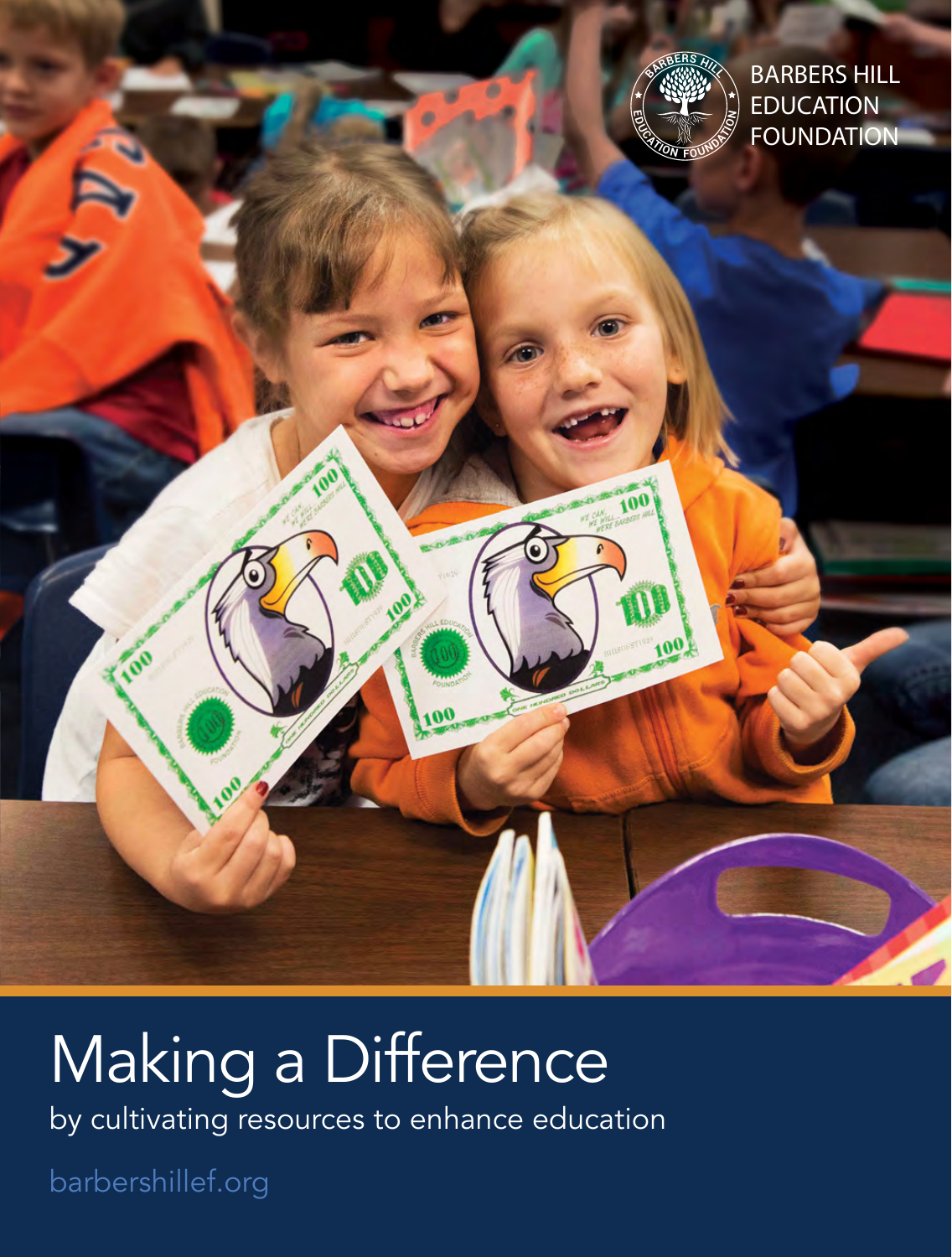### Children deserve a Foundation of **Excellence**

Established in 2010, the Barbers Hill Education Foundation (BHEF) is a nonprofit organization designed to help BH educators implement creative learning projects for students grades Pre-K to 12.

BHEF has distributed over a half million dollars to educators in our district since its inception. Grants have permitted teachers to purchase items such as biomedical engineering kits, flexible seating options for students, science literary projects, robotics equipment, standing desks, math skills software, reading incentive programs, ukeleles, wireless tablets, virtual reality goggles, dissection kits, nuclear chemistry activities, defibrillator training systems, water demineralization kits, and software for 3-D printing of human organs.

Grants make the learning possibilities endless!





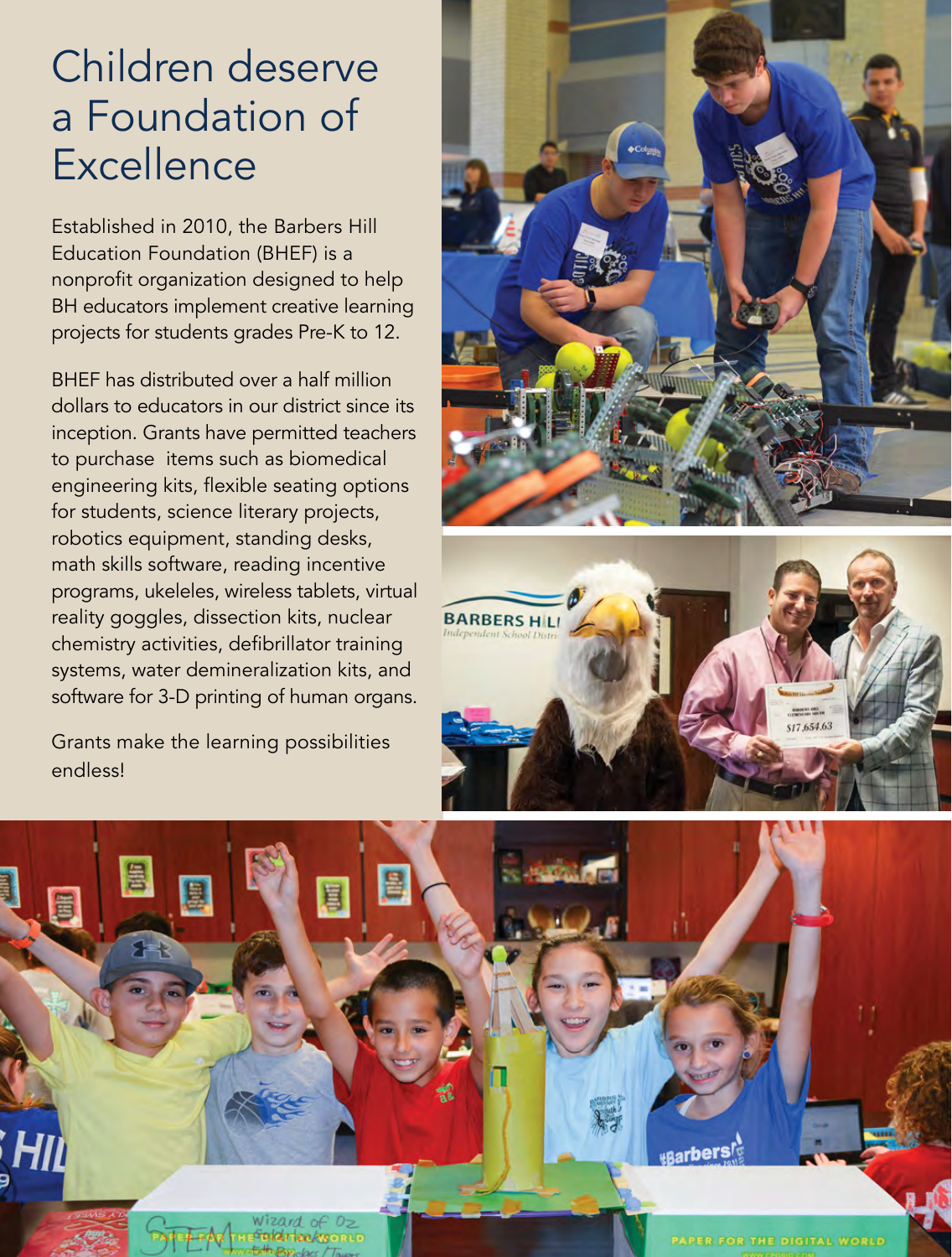#### By the Numbers



BHEF 2017 fund balance



BHEF is currently the largest education foundation in Texas, and #10 overall in the U.S.



Distributed in grants to teachers since BHEF's inception.



The number of BHEF grants distributed since inception.

### Grant Spotlight

*"Virtual Reality allows students to visualize and explore the places we are discussing. It helps students experience the place we are studying, and 'travel' without leaving the classroom."*

Kim Short, Social Studies Teacher, MSN

*"The students really love learning to play ukulele. Many have been inspired to purchase their own ukuleles for home use as a result of learning to play them here, and we've also been able to start a ukulele club!"* 

Rachel Rozsypal, Music Teacher, ESS



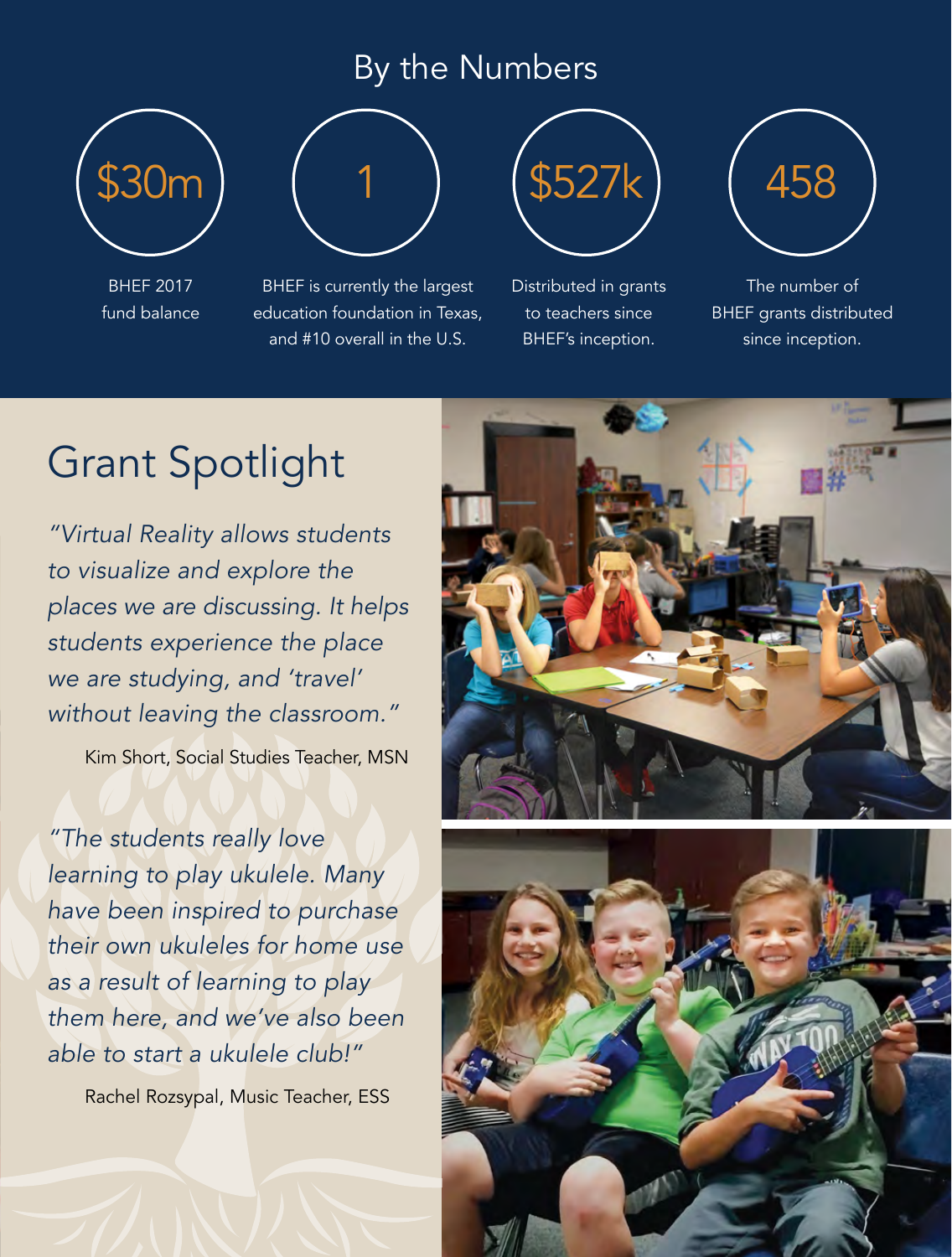## Making a Difference

When you as an individual or business give to the Barbers Hill Education Foundation, you are multiplying your impact as well as ours on the next generation. Your gift provides the extra spark that can ignite a mind, an imagination, a world. Come be a part!





Barbers Hill Education Foundation P.O. Box 1108 Mont Belvieu, Texas 77580 barbershillef.org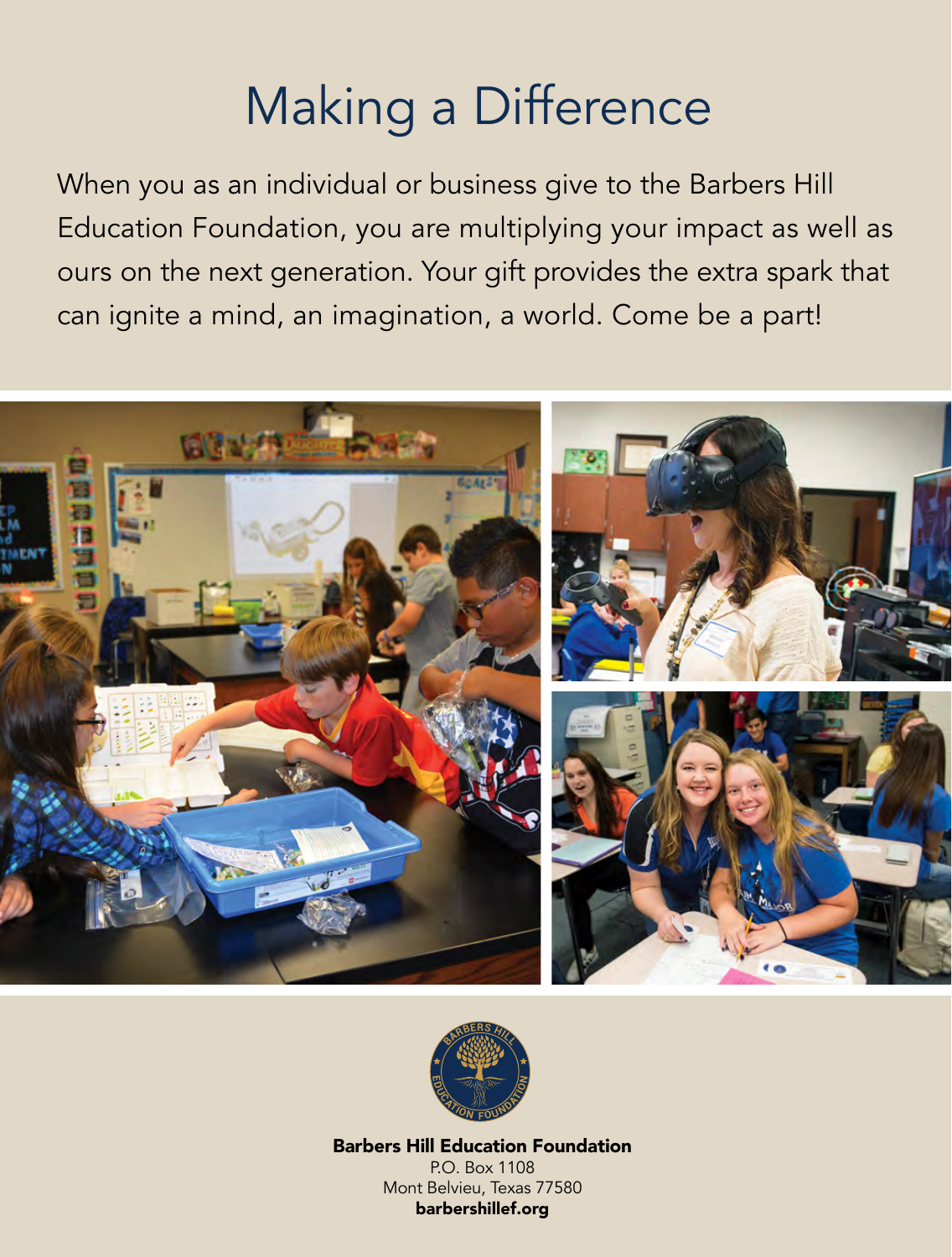In December 2017, Barbers Hill Education Foundation was named #10 in the U.S. based on 8 performance categories including total assets, annual revenues, assets per student, and expenses per student.

> Caruthers Institute Stepping Up: The Nation's Top K-12 Education Foundations 2017 www.caruthers.institute



**BARBERS HILL EDUCATION** FOUNDATION

#### Board of Directors

Benny May

Jimmy Sylvia

Robert Moss

Ken Moore

Dr. Greg Poole *Executive Director* Jef Farrell

Paul Fritsch

Becky McManus

Brad Widener

Becky Tice